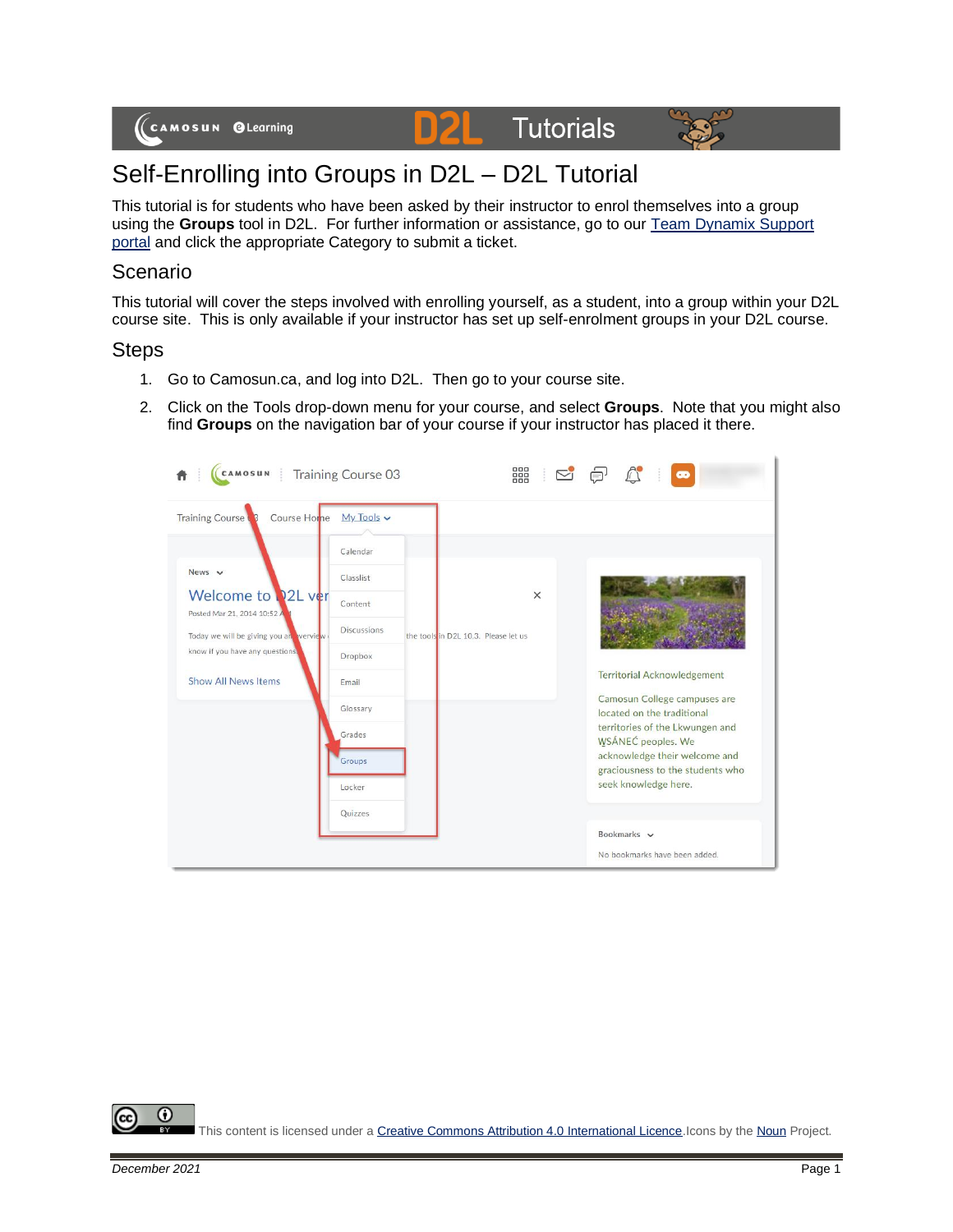3. Click on the **View Available Groups** button at the top of the Groups page.



4. Click **Join Group** link next to the group you wish to join.



5. You will now see your group enrollment on the main Groups page.



This content is licensed under [a Creative Commons Attribution 4.0 International Licence.I](https://creativecommons.org/licenses/by/4.0/)cons by th[e Noun](https://creativecommons.org/website-icons/) Project.

 $\odot$